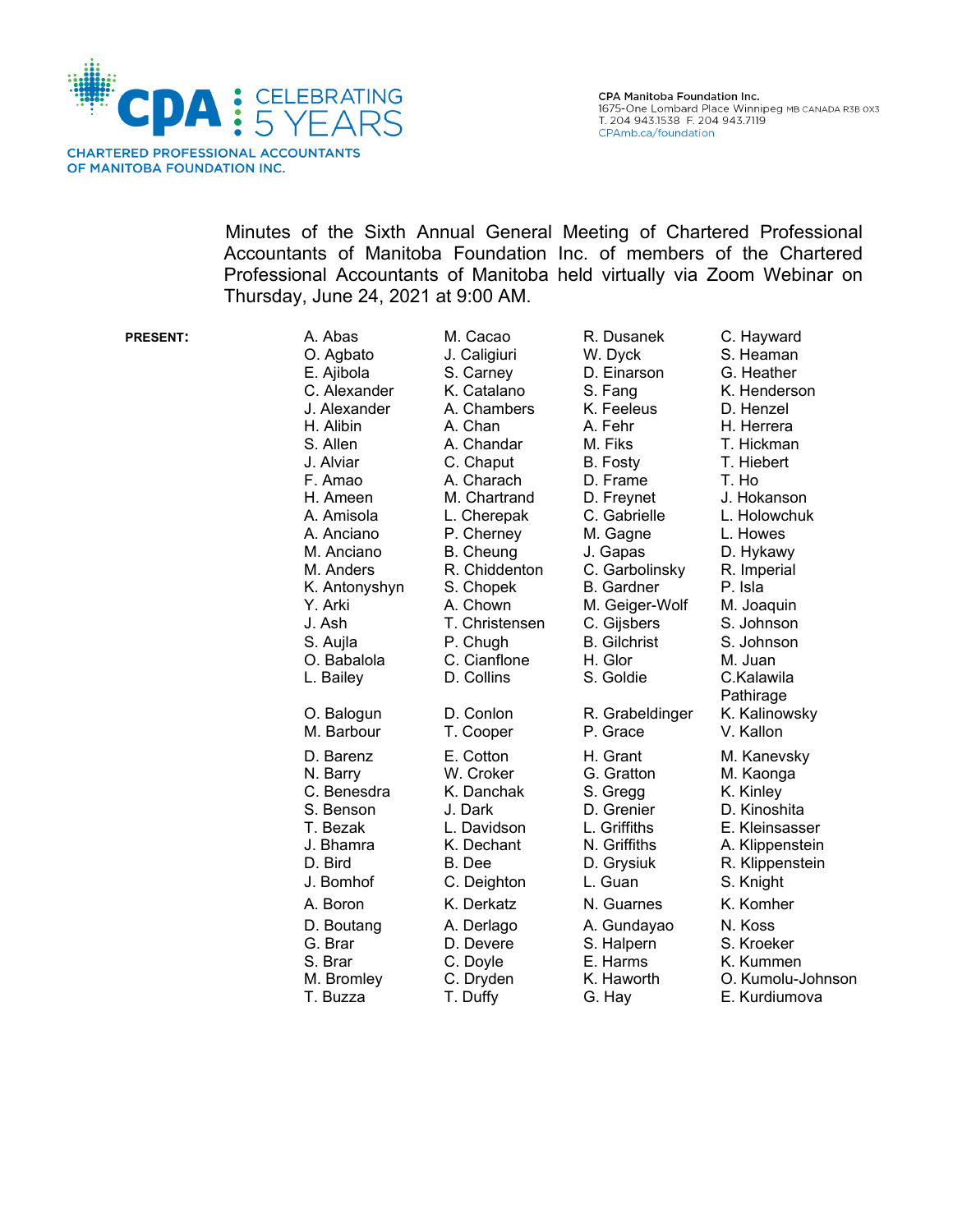

**CHARTERED PROFESSIONAL ACCOUNTANTS** OF MANITOBA FOUNDATION INC.

CPA Manitoba Foundation Inc. 1675-One Lombard Place Winnipeg MB CANADA R3B 0X3 T. 204 943.1538 F. 204 943.7119 CPAmb.ca/foundation

K. Kusiak L. Neufeld L. Schilling D. Vainer M. Ladiler M. Neufeld T. Scott B. Van Raes J. Lamb M. Nurgaliyeva B. Senkiw C.Van Walleghem D. Lash D. Oguna I. Seymour N. Velthuys B. Lazarko S. Ogunlami M. Shabaga S. Verma S. Lees C. Okuboyejo S. Shah S. Vieweg S. Levandoski A. Ong K. Shepherd E. Villena B. Levesque M.Ortega-Cesario A. Levine G. Ott K. Simes D. Walker H. Li M. Paez S. Slater Y. Wang M. Lim R. Palmer L. Smith Y. Wang M. Lozynyc H. Paranjothy R. Smith B. Warga O. Pasagui L. Lutz C. Paulus M. Solvason D. Waterman J. Mangin W. Payne D. Sousa T. Webb J. Manku R. Pelda K. Sparrow D. Wiebe D. Martens A. Prikhoda G. Starr P. Wiebe S. Masters P. Prohaska N. Stefaniuk R. Wieler K. Matity **G. Purcell** B. Steinke **P. Williams** G. Maxfield T. Queau C. Stockwell A. Wilson P. McAdam S. Quesnel C. Sukich C. Wojciechowski C. McKelvie K. Quileza D. Talaga H. Wong L. McLachlan S. Quintana B. Tan T. Wong F. McLean M. Racine M. Tapiceria N. Wood K. McLean L. Ragasa T. Tataryn R. Wood J. McPeek H. Reichert K. Teasdale C. Wuzinski I. Merie **D. Reid** N. Temull H. Xu J. Merry M. Reyes I. Teologo M. Yahiro K. Metcalfe M. Riffel S. Thakrar L. Yuen D. Miller **R. Robles** D. Thiessen S. Yurkiw M. Monowara S. Roehl D. Tkach K. Zaplitny A.Moshenko-Hanson C. Mossman C. Rudy D. Troke L. Zhang M. Mousseau C. Russell M. Trueman M. Zheng P. Nasanjargal D. Sachvie C. Turchyn A. Zimmermann L. Navida L. Sagarino B. Turner R. Znamirowski J. Nepomuceno V. Sandison T. Turner

J. Kushnier M. Neudorf S. Sawatzky K. Tyndall

S. Stanley

W. Shimizu R. von Dohren M. Rubin F. Torchia D. Zaporzan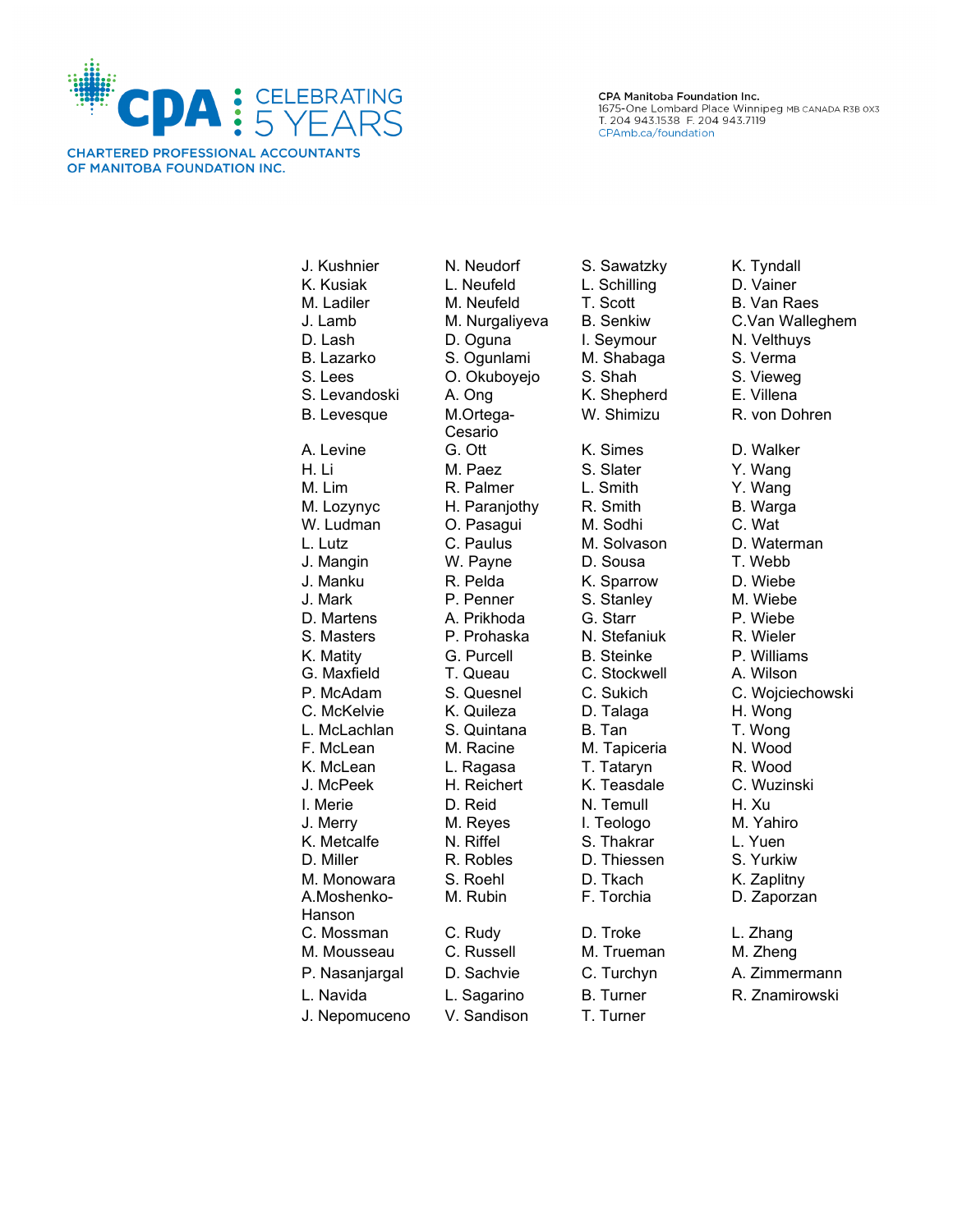

**CALL TO ORDER** The Chair called the meeting to order at 9:23 AM

- **NOTICE OF THE MEETING** It was moved by Ryan Palmer, seconded by Nora Wood and carried that the notice calling the Annual General Meeting of members and declaration of notice be taken as read.
	- **QUORUM** On the assurance from the Chair that at least 20 members were present, the Chair declared the meeting to have been properly called and constituted.
- **APPROVAL OF** PROVAL OF It was moved by Ryan Palmer, seconded by Derek Boutang and carried the MINUTES approval of the June 23, 2020 AGM meeting minutes taken as distributed.
	- **CHAIR'S REPORT** The Annual Report for the year ended March 31, 2021 had been electronically circulated to all members.

The Chair reviewed highlights from the Annual Report including the challenges faced due to the pandemic, increased support provided for students and candidates through new programs and the virtual activities that occurred during the year. He also acknowledged the new endowments and repurposed legacy agreements that will provide more support in the coming years. It was moved by Ryan Palmer, seconded by Richard Pelda and carried that the report be taken as read.

**FINANCIAL STATEMENTS** Donovan Henzel, Executive Director, presented the financial statements for the year ended March 31, 2021. It was moved by Ryan Palmer, seconded by Derek Boutang and carried that the audited financial statements be received for information.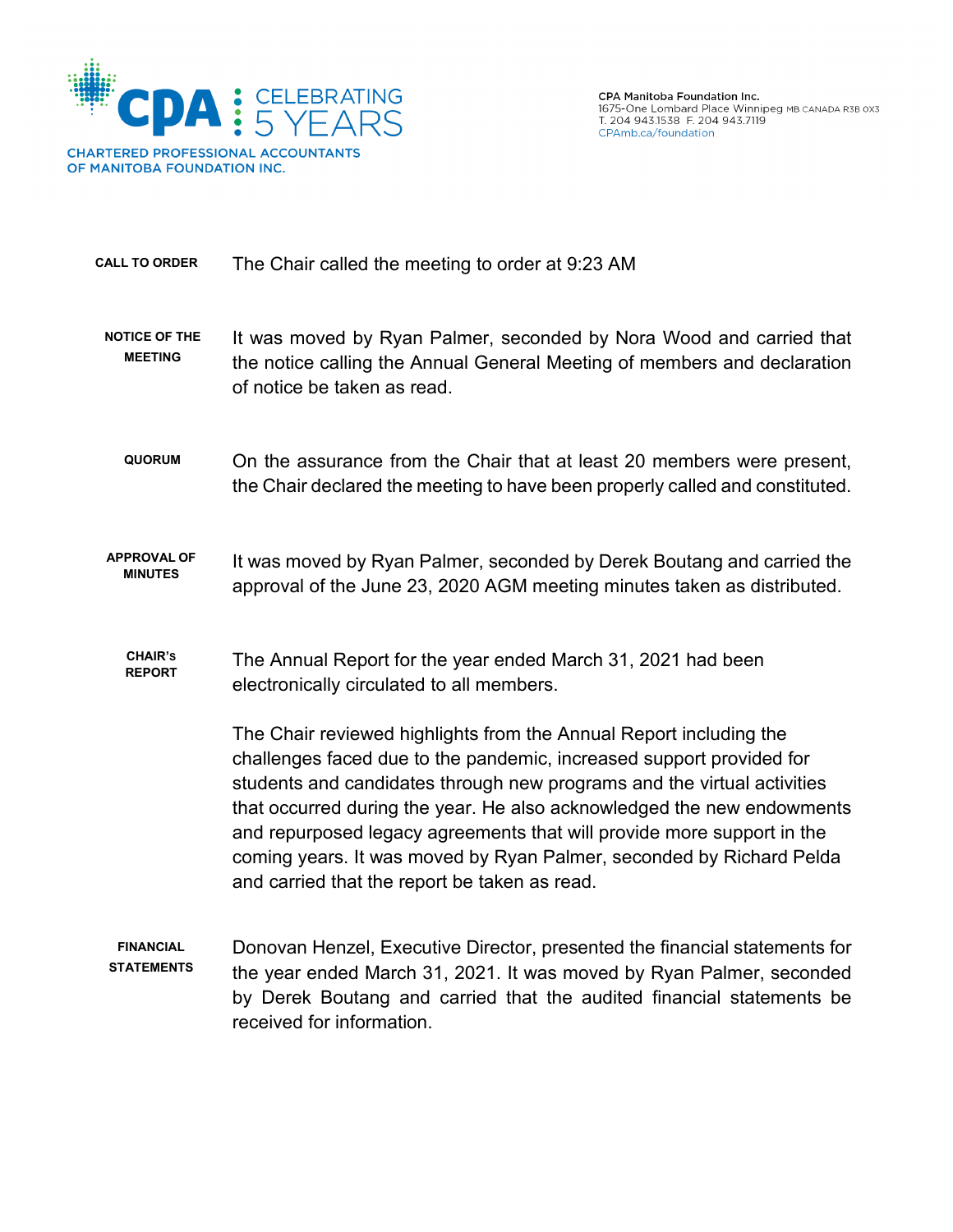

## **APPOINTMENT OF**  AUDITOR It was moved by Ryan Palmer, seconded by Derek Boutang and carried that Fort Group Chartered Professional Accountants be appointed auditors for the year ended March 31, 2022.

**PROPOSED BY-LAW CHANGES**  It was moved by Ryan Palmer, seconded by Derek Boutang and carried that recommendation one be approved to include the definition of a Business Day.

> It was moved by Ryan Palmer, seconded by Richard Pelda and carried that recommendation two be approved to clarify the composition of the Nomination Committee and its provisions in the Board election process.

> It was moved by Ryan Palmer, seconded by Derek Boutang and carried that recommendation three be approved to include the Past-Chairperson as an ex-officio non-voting member of the Board (unless otherwise a director).

> It was moved by Ryan Palmer, seconded by Nora Wood and carried that recommendation four be approved which specified procedures of meeting of Members and Directors held by electronic means.

> It was moved by Ryan Palmer, seconded by Richard Pelda and carried that recommendation five be approved which clarified when a notice would deem to be received.

**ELECTION OF BOARD OF DIRECTORS** Ryan Palmer, reported that pursuant to the notice sent to members requesting nominations of members of the Foundation Board, nominations were received in writing for one vacancy on the Board.

The 2021-2022 recommended slate is as follows:

Nora Wood, CPA, CGA – Chair Derek Boutang, CPA, CMA – Vice Chair Jennifer Ash, CPA, CMA – Secretary/Treasurer